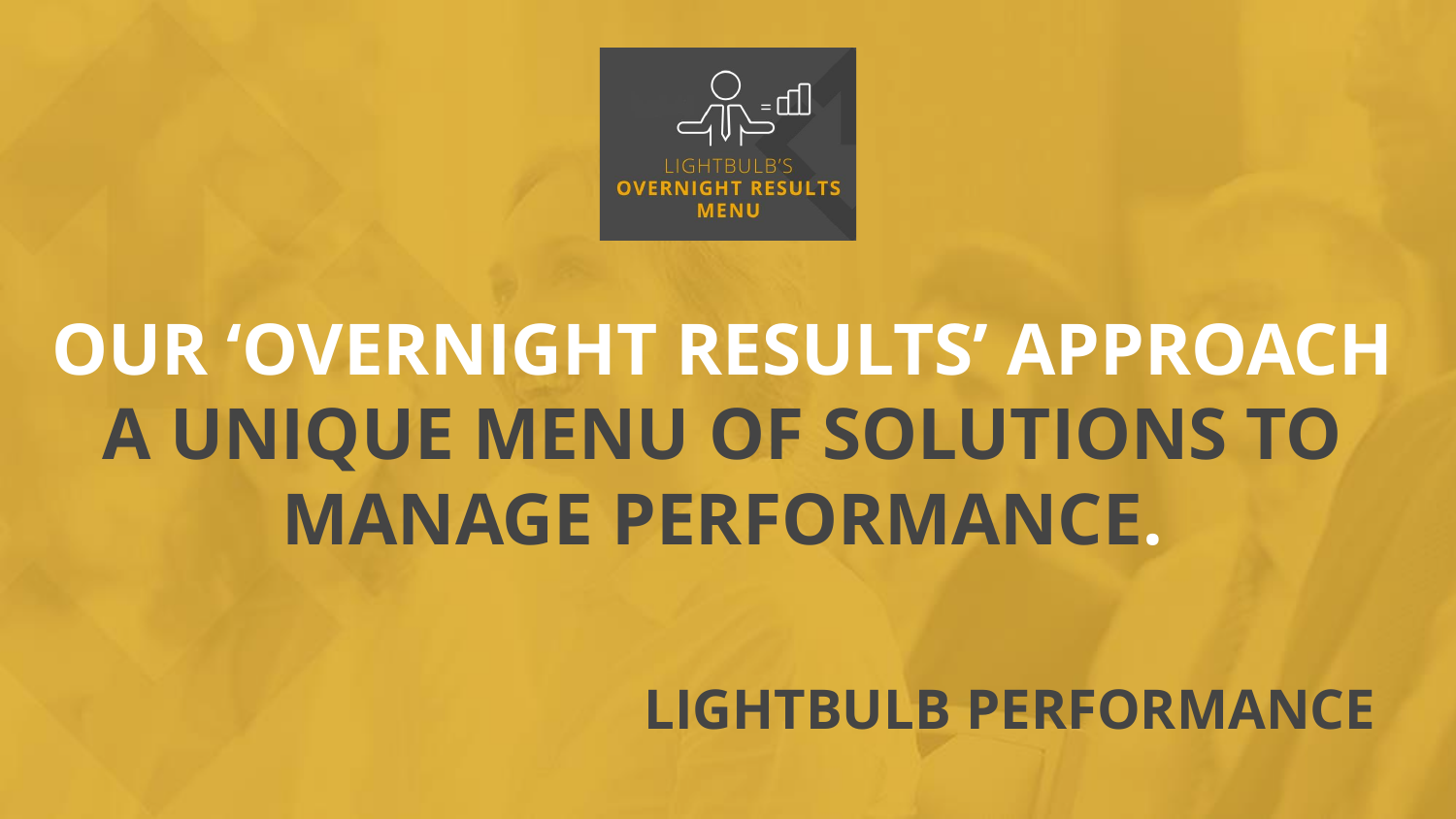



**PICK WHAT YOU NEED FROM THE MENU OR TAKE IT ALL FOR OVERNIGHT RESULTS!**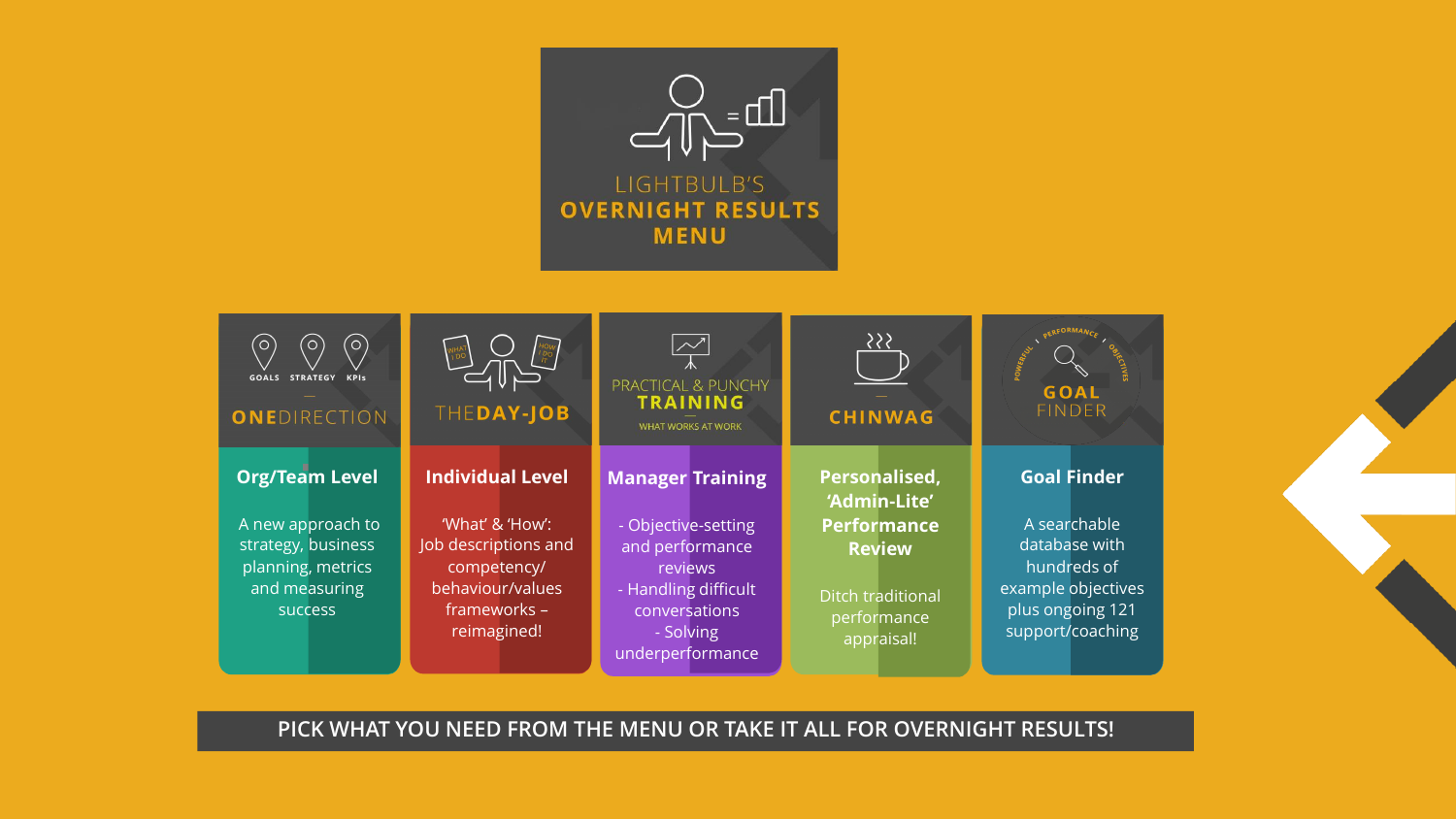# **'OVERNIGHT RESULTS'**



#### **From Strategy to Managing Team and Individual Performance**

- **Key Performance Indicators, SMART objective-setting, job descriptions, 360 feedback, performance appraisals, 121 reviews: All have lost their way somewhat and may not be achieving the performance you expect.**
- We have simplified things with **a menu of step-by-step methods and technique** for overnight results. Pick from the following:
- Our **'One Direction'** solution identifies the goals, strategy and metrics to prioritise and measure progress at organisation or team level in a new way. Includes our 'Early Warning Indicators' approach.
- **The 'Day-Job':** We take this down to individual level by changing your approach to those dry, wordy **Job Descriptions** ('what' people should be doing) and **Behaviour/Competency/Values Frameworks** ('how' they should be doing it).
- Our signature, '**Painless 121s/Performance Reviews for Overnight Results' workshop** introduces Lightbulb's unique 'One magic ingredient, Three triggers, Five steps' formula that has benefited thousands of managers when setting expectations, agreeing priorities/objectives and reviewing progress. Add the companion **'Difficult Conversations Made Simple'**  workshop for added impact to '180 flip' how these are currently handled.
- **'Chinwag'** is our flexible, personalised, 'admin-lite' 121 process that ditches traditional performance appraisal and tailors performance review to each individual rather than a one-size-fits-all approach.
- **Goal Finder is our free, searchable online database** with hundreds of example objectives to inspire managers.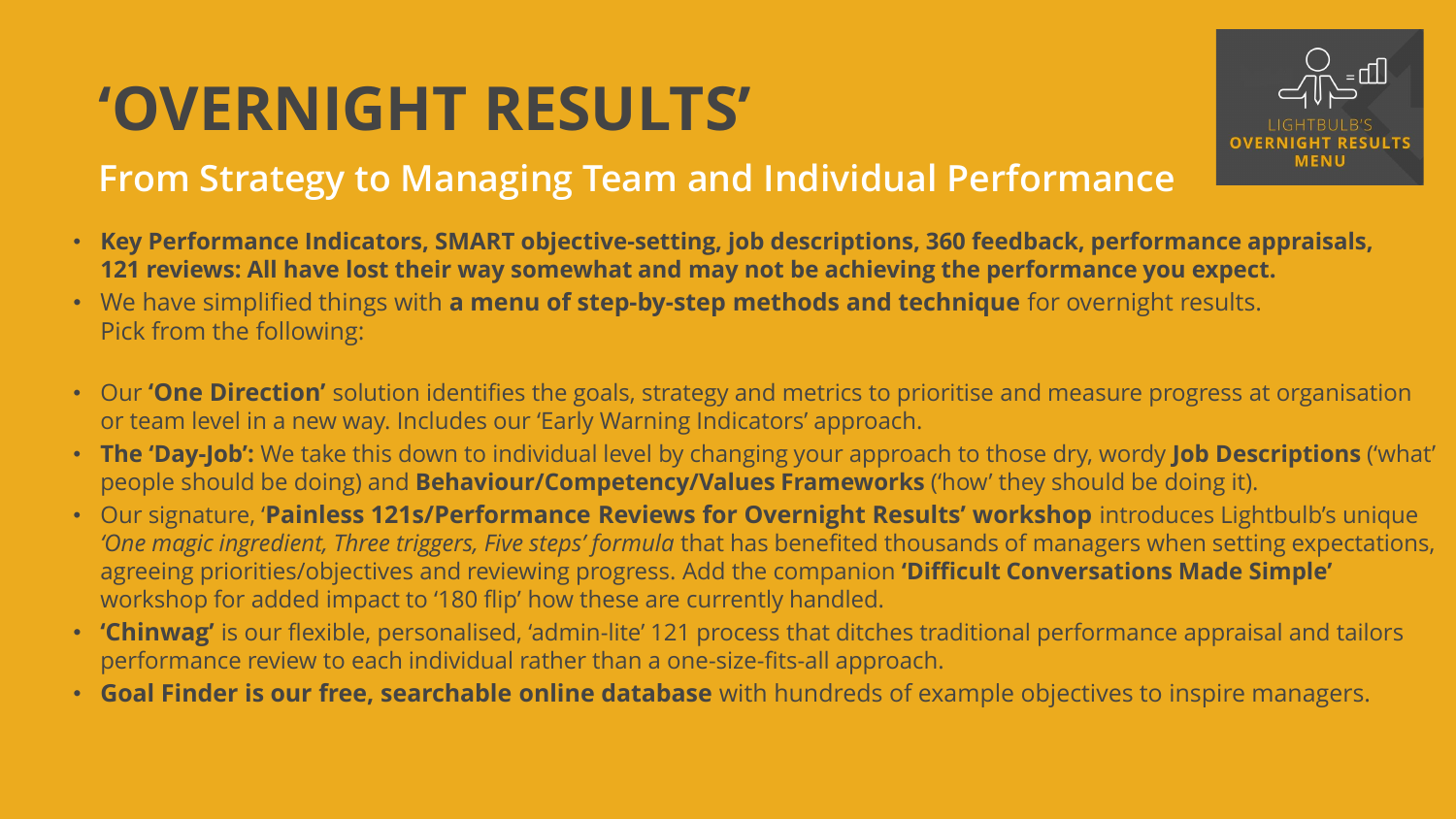## **STRATEGY & BUSINESS PLANNING.**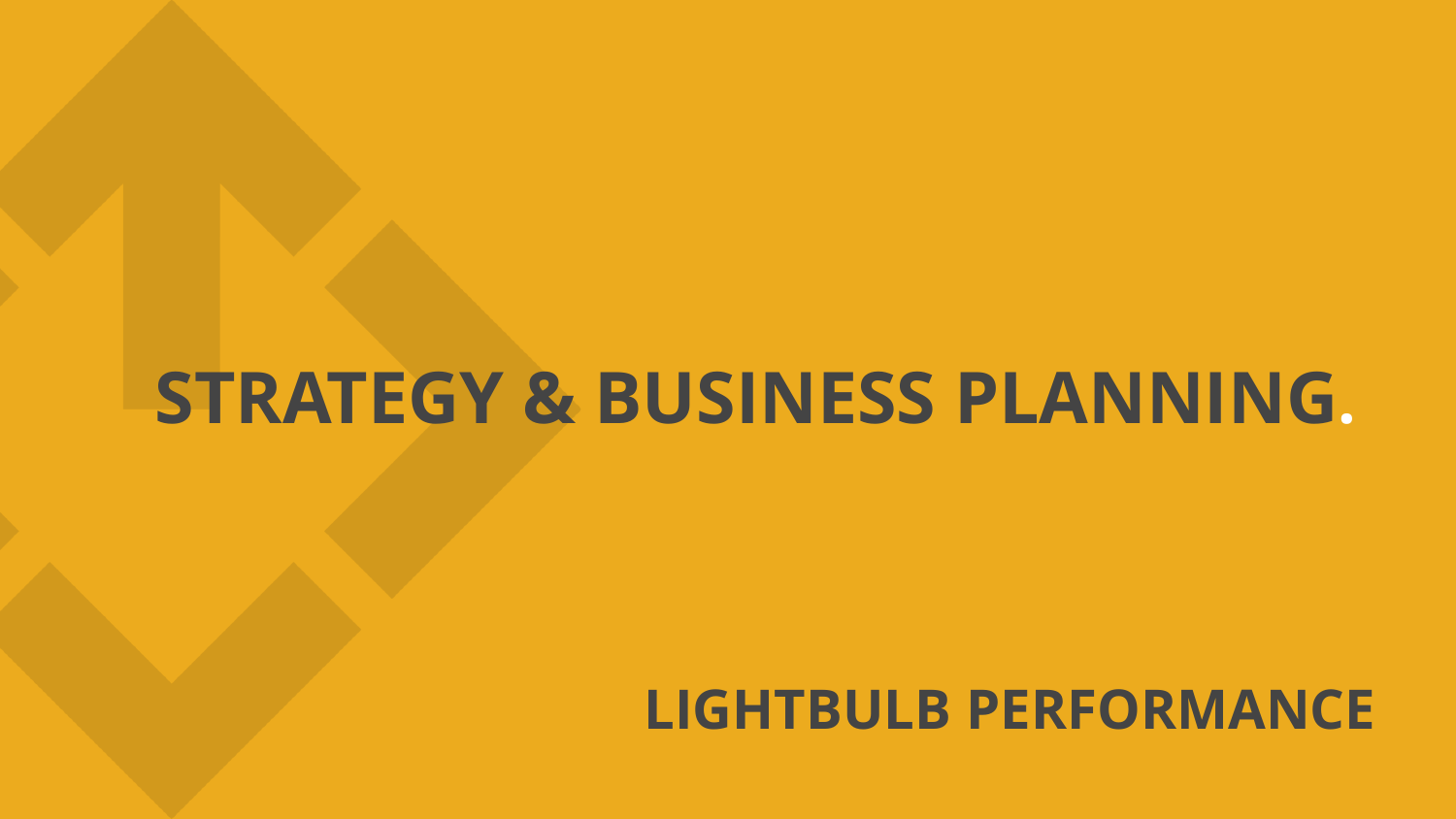### **LIGHTBULB PERFORMANCE**

#### **Strategy–Priorities–Metrics–Momentum: One Direction!**



- **Is the team's focus in the wrong place?**
- **Are individual's often 'doing their own thing'?**
- **Not hitting the targets/standards/goals expected?**
- **Finding it hard to identify what the priorities should be?**
- **Or just wanting to inspire and motivate the team for even greater impact?**
- **FREE REVIEW of what you are currently doing around planning, priorities and measuring success - FREE advice provided for you using our approach**



#### ONEDIRECTION

- **Welcome to 'One Direction': A unique way of identifying what we should be doing and how we are doing….**
- **A step-by-step methodology that takes you from where you want to be through to identifying priorities and designing quick-and-easy, powerful KPIs/metrics to measure progress and help you get there: in an all-new way**
- **Includes an 'early warning' mechanism you won't see anywhere that identifies issues before it's too late and tells you what to do now!**
- **Front-of-mind: A 'whiteboard' visual dashboard approach to keep everyone focused – not hidden away in drives and databases!**
- **A common-sense link throughout from organisation strategy to the team member's priorities**
- **One Direction for green lights, not red ones!!**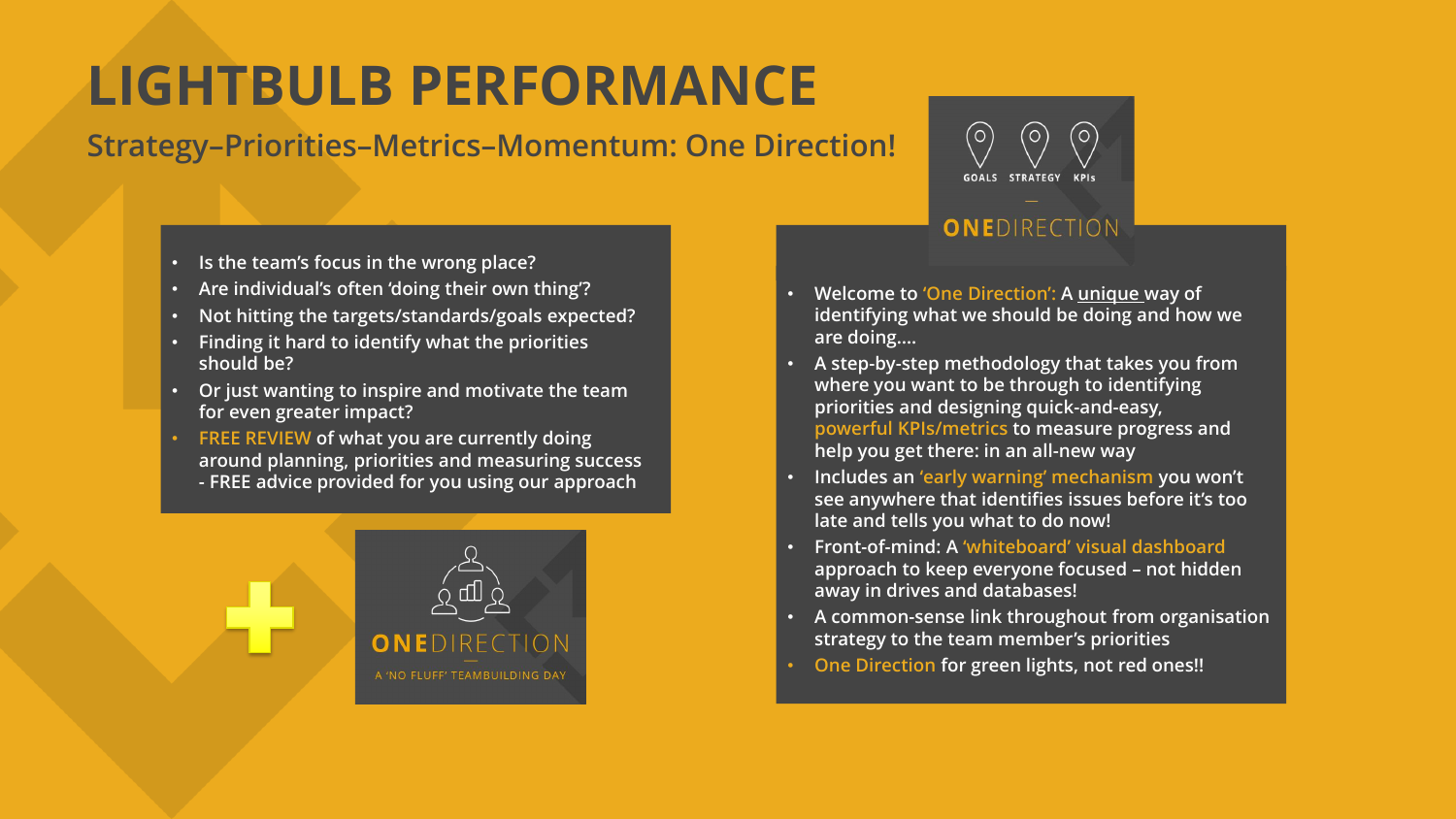# **JOB DESCRIPTIONS, BEHAVIOURS, COMPETENCIES AND VALUES.**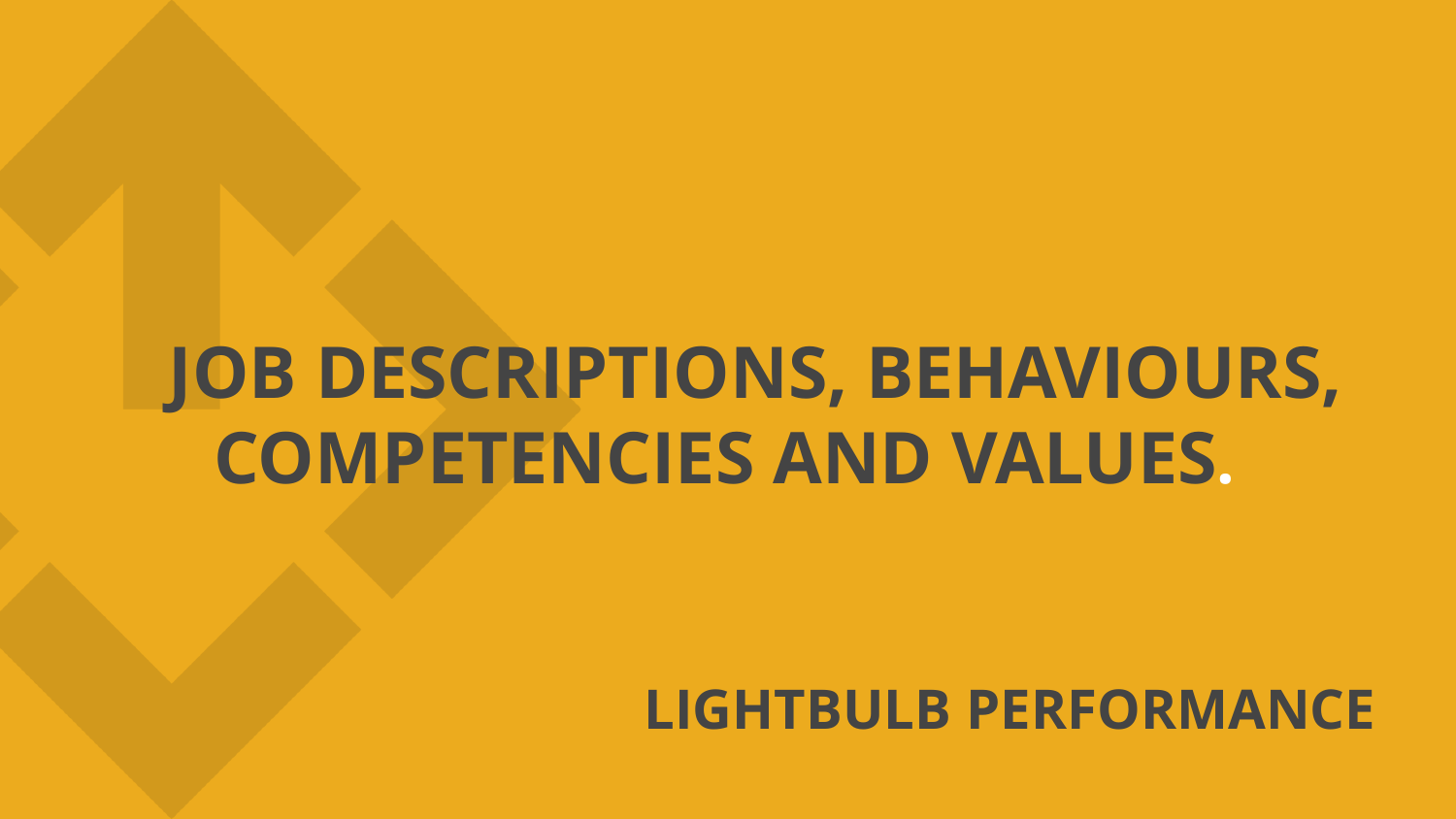# **The Day-Job?**

• Recognise these 'accountabilities' in your job descriptions?

- Monitor X, Liaise with business, Document procedures, Investigate and resolve issues, Lead the project, Execute the strategy, Establish procedures, Provide support, Maintain consistency, Manage third-party relationships, Identify prospective clients…. **NONE OF THESE ACTIVITIES DEFINE THE RESULTS EXPECTED/WHAT I'M PAID FOR!**

• Or how about statements like these in behaviour/values guides:

- Take a proactive approach, Collaborate effectively with colleagues, Empower the team, Share best practice, Openly communicate well with others…. **THESE ARE ALL JUST SUBJECTIVE BUZZWORDS AND JARGON!**

• Let us help you define the measurable results and observable behaviours/competencies/values you want to see *for every role.* We have devised a unique, plain-speaking method for job descriptions, targeting and bringing behaviour/values to life.

*The Day-Job: Reimagined.* **A new approach for crystal-clear expectations to help manage performance and development.**



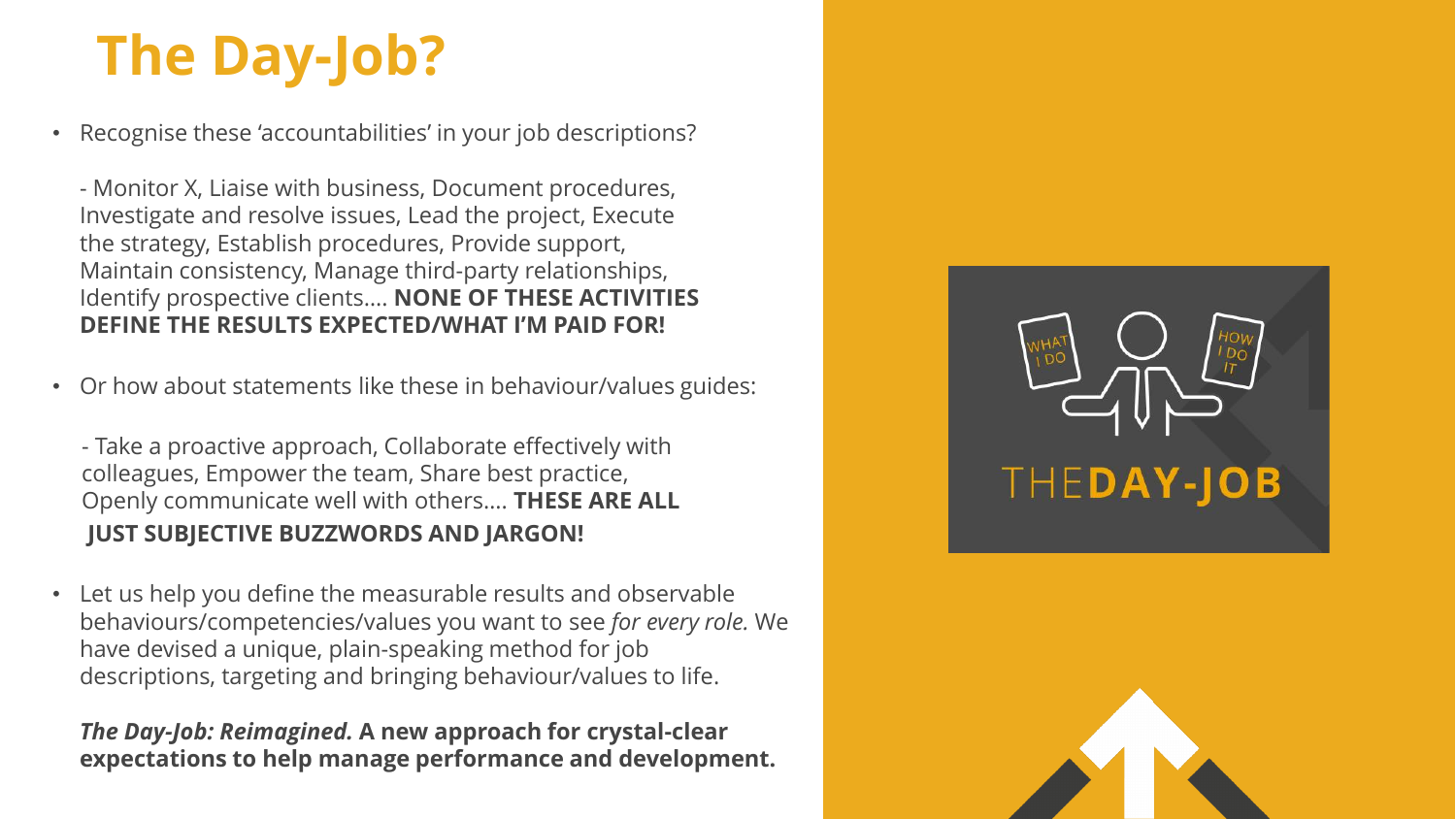# **PERFORMANCE APPRAISAL/REVIEW.**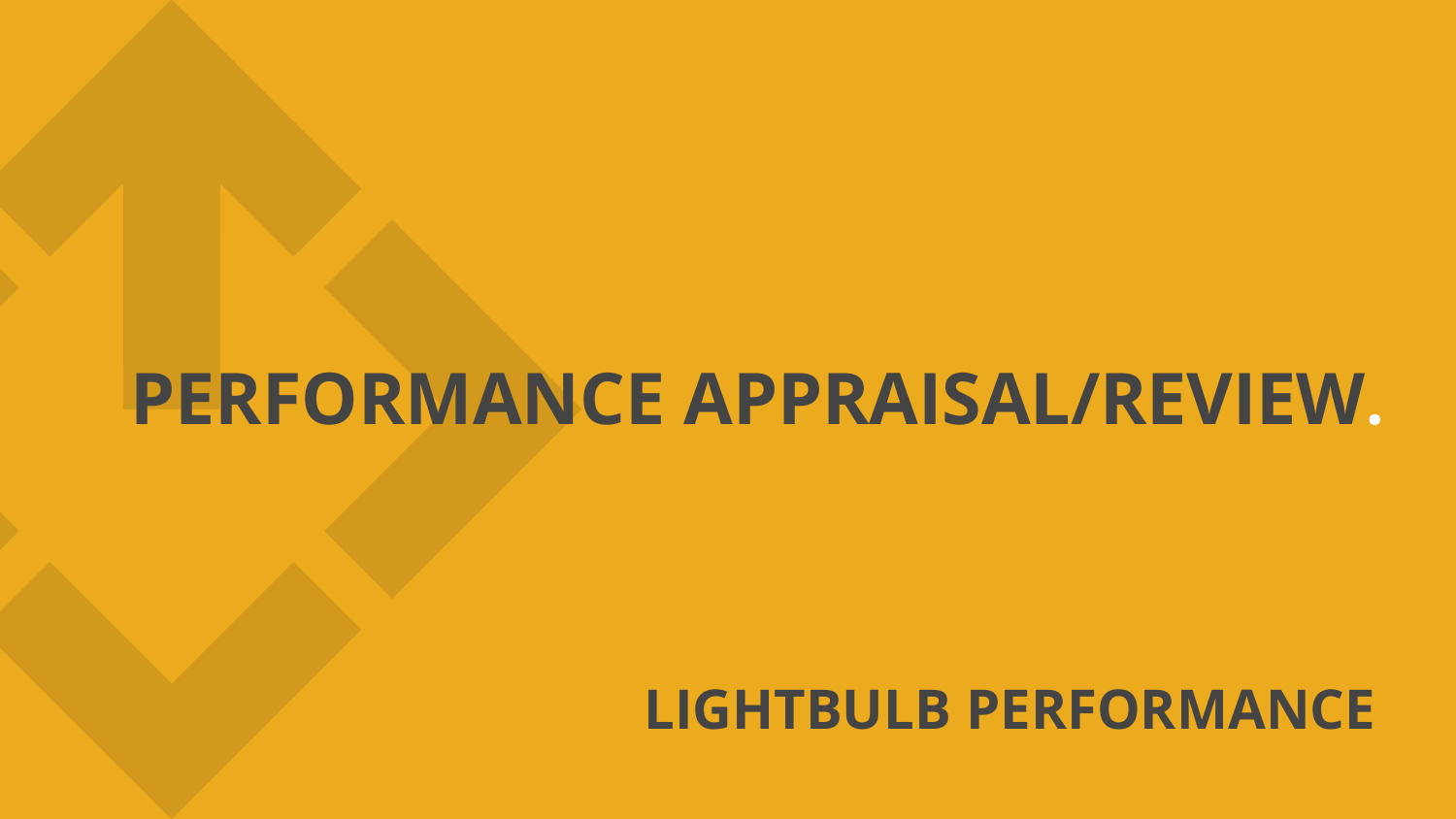## **Why What We Do Doesn't Work…**

- Most performance review processes are **not directly improving performance**  in most organisations. You still have good people leaving, under-performers not improving, a lack of internal talent, concerning behaviours and pay/reward processes that are subjective or just don't feel fair
- **Most Managers already do regular informal 121s!** They *also* then have to do the more formal, 'appraisal' style process because that's **what HR wants to see**, **police and report on** – it's designed for them!
- The process is normally **one-size-fits-all** and the manager has to **compliantly follow every step** with every team member, and with the same frequency as opposed to a tailored approach
- **Managers don't have the time** to wade through lots of admin-heavy clicks, screens and paperwork
- They would rather have conversations without the need to then **waste time documenting everything** that was said as if collating 'legal evidence'.

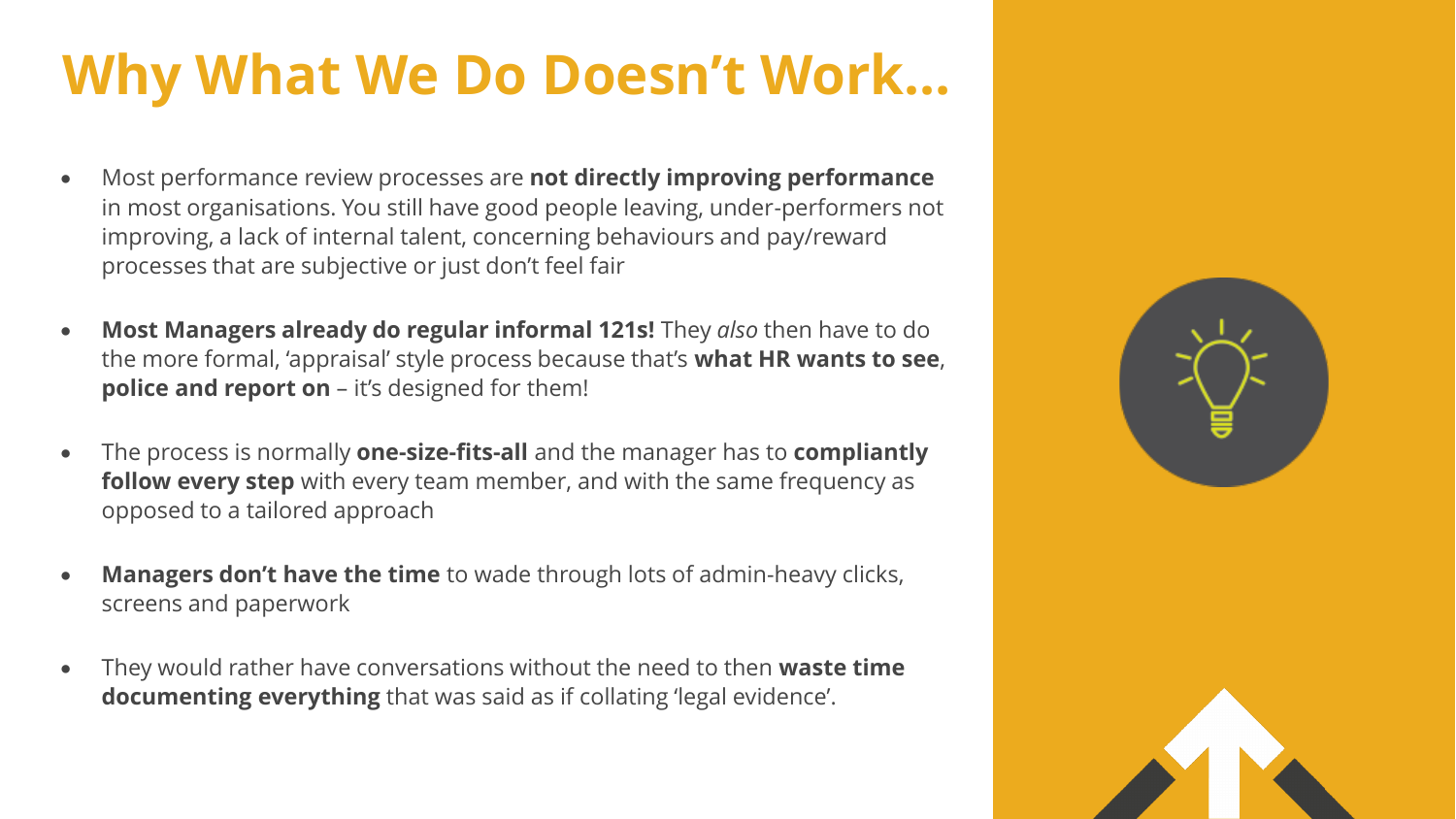## **…. And Another Thing**

- Any performance review process needs to be straightforward enough that **the worst manager will want to do it** - your best managers are already doing the 'best practice'
- Online systems are full of 'shout outs', 'emojis', 'celebrating success' and 'feedback' gimmicks to justify their cost: **few people use or need them** because they already tell the person verbally or via email!
- **Ratings are pointless**, subjective and full of discontent if they are there for reward calculation reasons then do the money bit another way
- Most performance/development **objectives are poorly worded**, full of buzzwords and euphemisms, are not result-focused and stretched over rigid 6 and 12 month periods. What does *'own X process'* or *'manage Y efficiently'* even mean? Do people always even need objectives?
- The typical process/system **doesn't address underperformance** early enough or have a direct focus on **retaining great people**
- TO SUMMARISE: SOMETHING SIMPLE HAS JUST BEEN **MADE TOO COMPLICATED!**



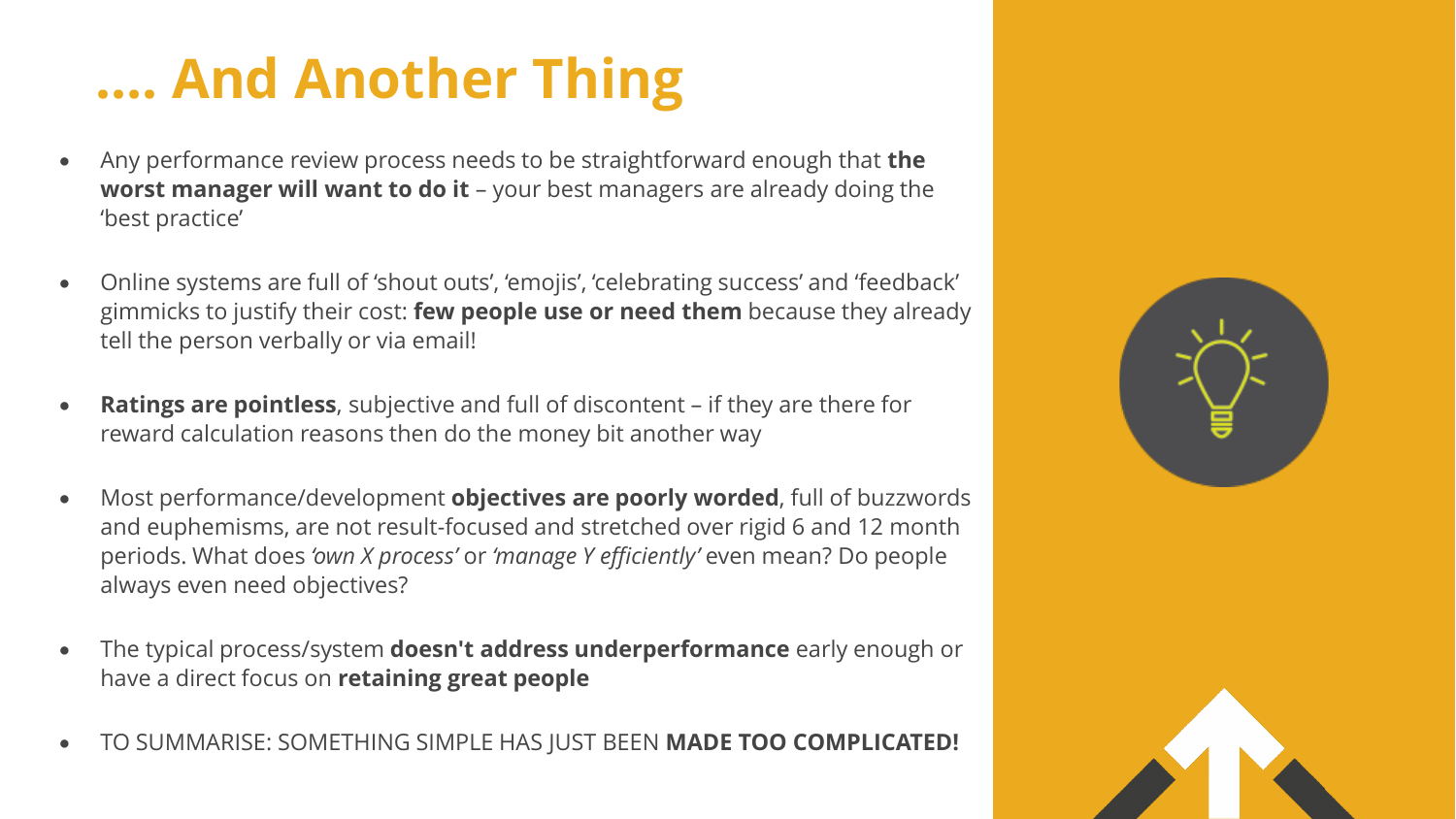



### **The Solution…**

- Welcome to 'Chinwag': Merging 'formal' performance review with 'informal' 121s to give **Personalised, flexible 121s and performance reviews on an if and when needed basis** but still with a quality control mechanism. No more one-size-fits-all!
- It's not a 'bells and whistles', expensive online system, **it's just a different way of doing things day-to-day**. A plain-speaking focus on what people are achieving and how they are doing it.
- Our simple **'admin-lite' process is based on a prompts, not paperwork**  approach across 365 days of the year: If you're happy with your team member's performance and they are happy with how things are going then the process you follow with them is different and quicker than with someone who may want/require more attention.
- **A different approach to objective-setting**: Move beyond the SMART cliché with our unique 'three triggers/five-step system'.
- A particular **focus on the best and worst performers** to retain great people, improve underperformance and reduce nasty surprises! Plus: How to link Chinwag to **pay/bonus** decisions.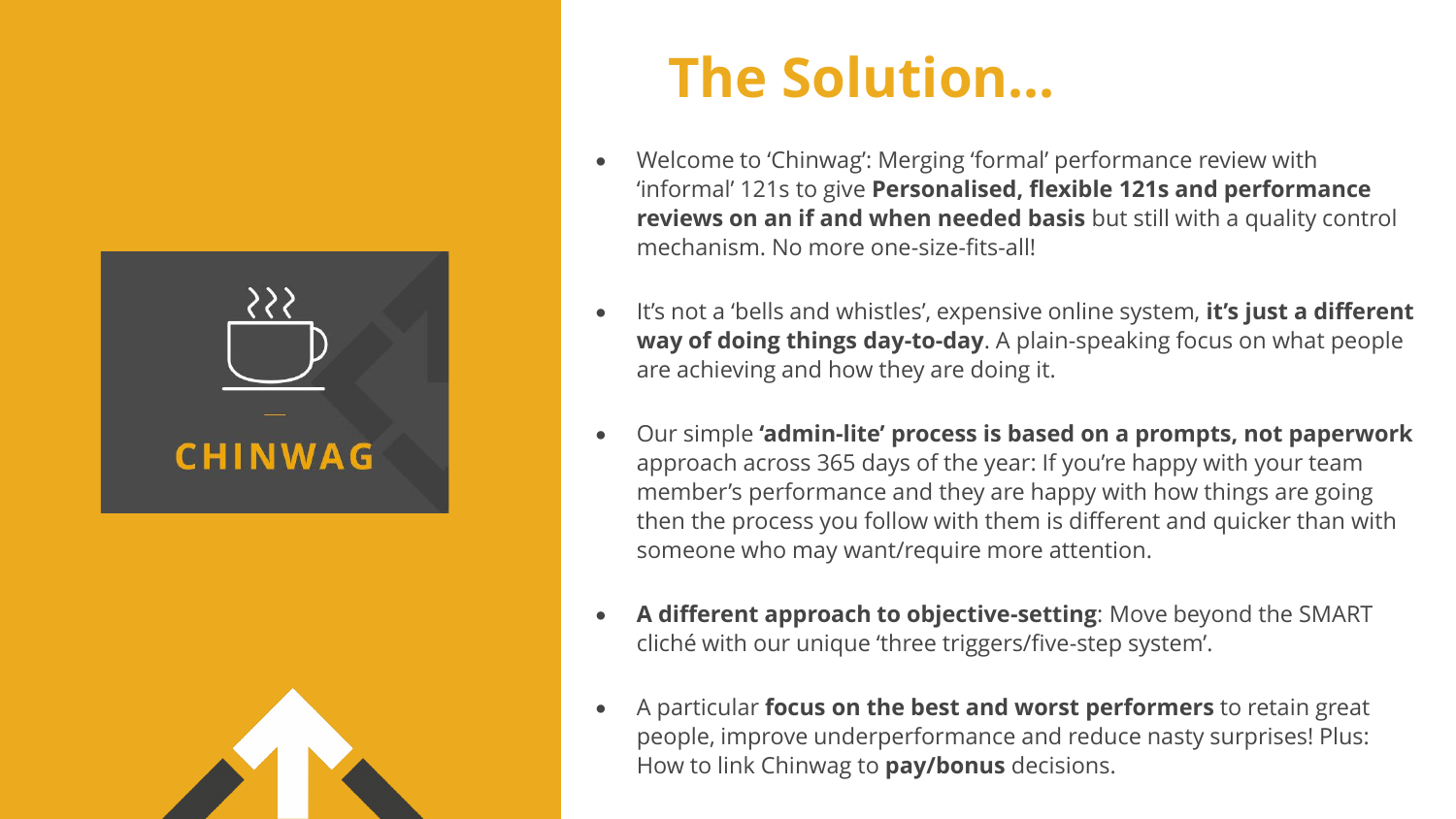# **Welcome to 'Chinwag'**

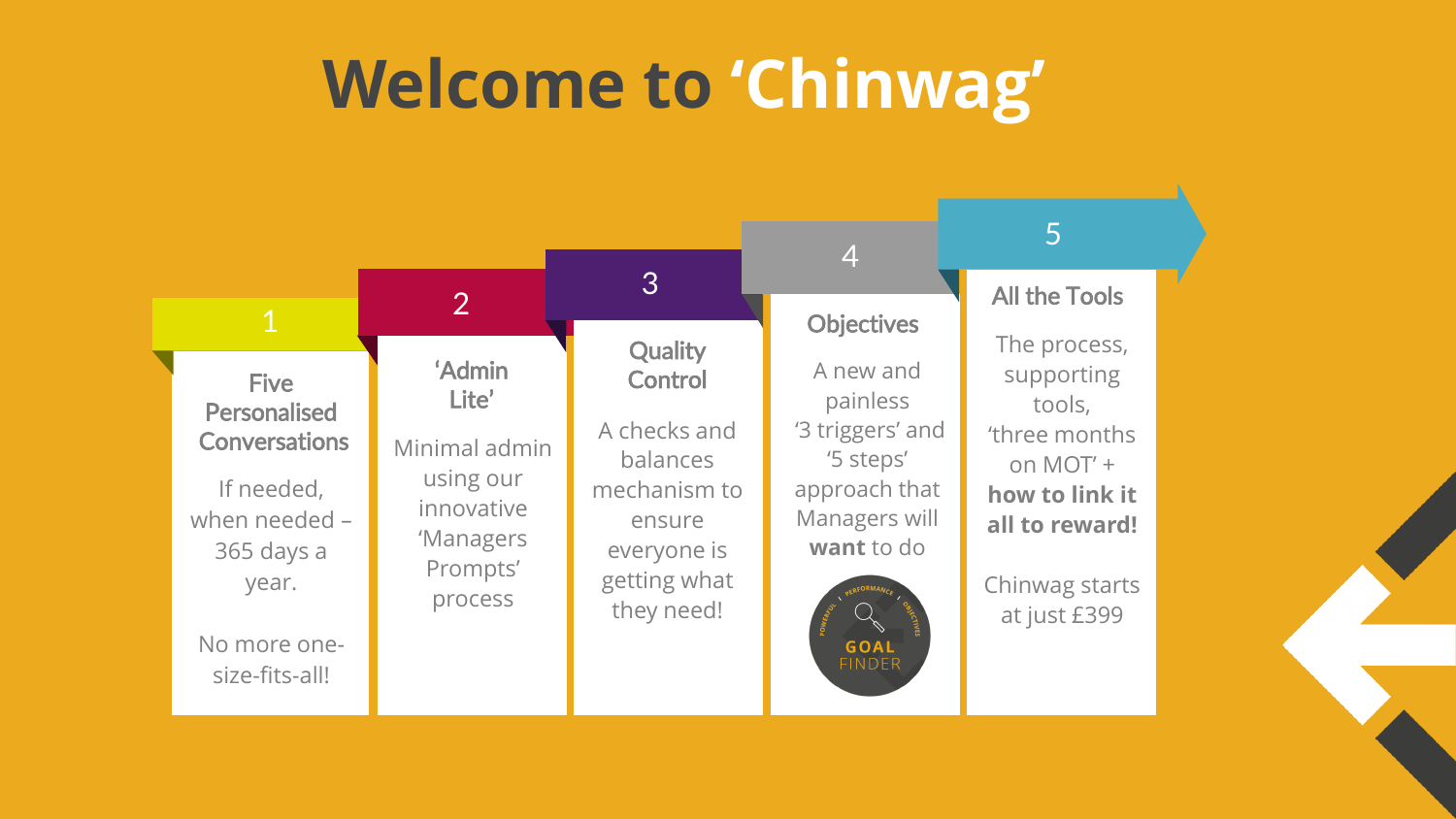### **'CHINWAG' OPTIONS**

#### **The Money Bit!**



#### **The Essentials: Process & Training**

- How it works, 'managers prompts' process, supporting tools, 'launch' PowerPoint, troubleshooting guide and consultancy/tailoring as required
- Plus: how to link 'Chinwag' to reward
- Includes 'MOT' three-month review
- £999 plus VAT

#### **People-Managers' Training**

- Managing performance for 'overnight results' using our 1/3/5 formula plus Chinwag process comms
- £799 plus VAT (2.5 hour workshop)



#### **'Chinwag+' Subscription From £79 a month plus VAT**

- Ask for Help option: ongoing email support to help Managers create amazing objectives
- Ongoing 'MOT' Chinwag review for troubleshooting, embedding etc



#### **Alternatively…**

- Want to just find out more for now?
- Alternative 'show and tell' consultancy option: Taking you through the Chinwag approach and process plus recommendations around your current system (templates, docs, launch PowerPoint etc not provided afterwards)
- £399 plus VAT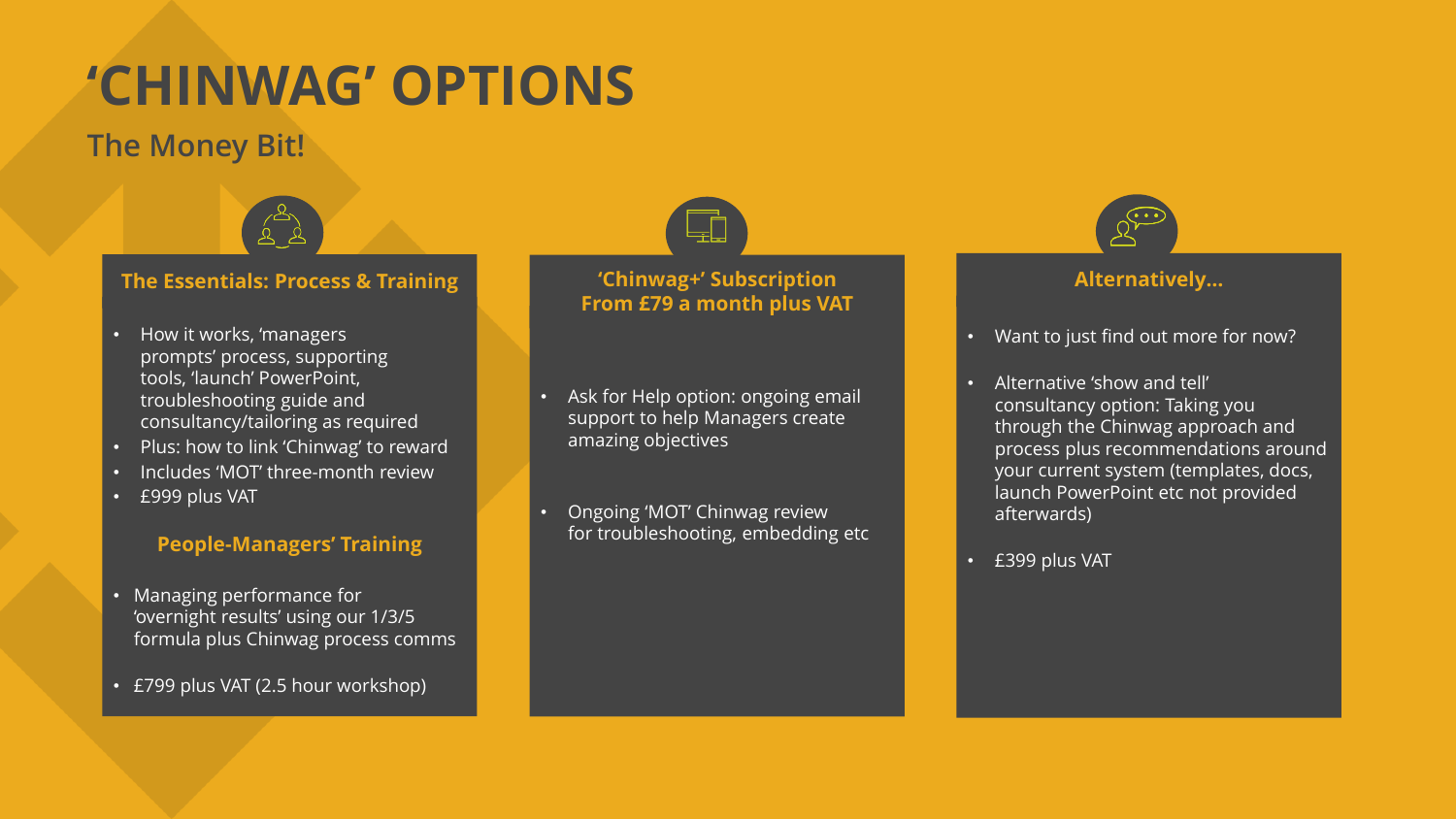### **LIGHTBULB PERFORMANCE**

**Goal Finder for Powerful Performance Objectives**

- **Only 40% of performance and development objectives are well-written: Goal Finder is the FREE solution!**
- **Goal Finder** is a searchable, free online database with hundreds of example objectives to inspire you when managing performance and development: Just type in a relevant word and up they come
- No more copying last year's objectives, writing wishy-washy corporate-speak or just writing objectives that are basically 'carry on doing what you are doing anyway'!
- A focus on results as well as attitude and behaviour
- **Ask for Help option** available when you subscribe to 'Chinwag +'